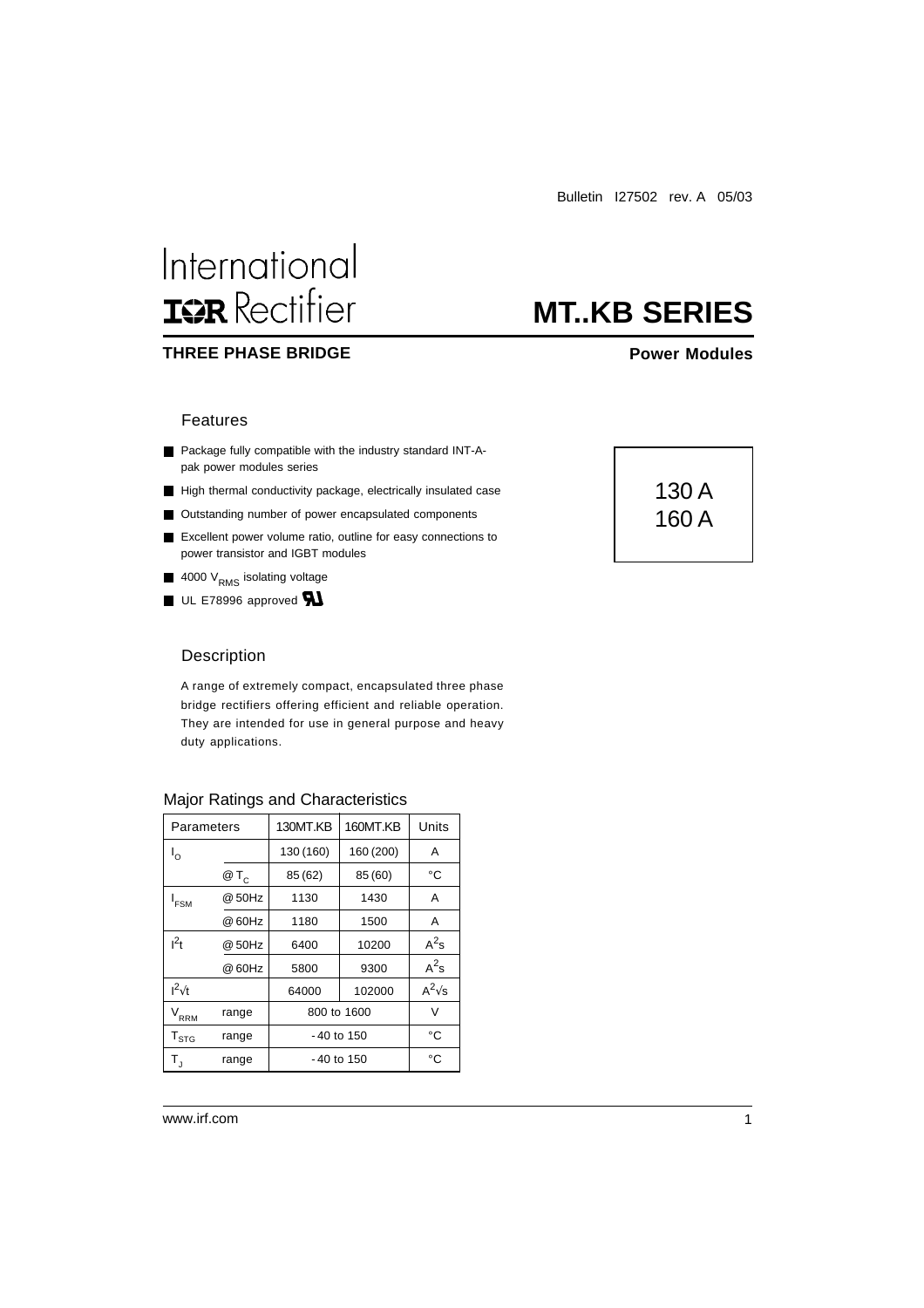### **ELECTRICAL SPECIFICATIONS**

# Voltage Ratings

|             | Voltage | V <sub>RRM</sub> , maximum repetitive | V <sub>RSM</sub> , maximum non- | <sub>RRM</sub> max. |
|-------------|---------|---------------------------------------|---------------------------------|---------------------|
| Type number | Code    | peak reverse voltage                  | repetitive peak rev. voltage    | @ T, max.           |
|             |         |                                       |                                 | mA                  |
| 130-160MTKB | 80      | 800                                   | 900                             |                     |
|             | 100     | 1000                                  | 1100                            |                     |
|             | 120     | 1200                                  | 1300                            | 10                  |
|             | 140     | 1400                                  | 1500                            |                     |
|             | 160     | 1600                                  | 1700                            |                     |

#### Forward Conduction

| Parameter                                                |                                     | 130MT.KB | 160MT.KB Units |               | Conditions                                 |                                                      |                                                                                          |
|----------------------------------------------------------|-------------------------------------|----------|----------------|---------------|--------------------------------------------|------------------------------------------------------|------------------------------------------------------------------------------------------|
| $I_{\Omega}$                                             | Maximum DC output current           |          | 160 (200)      | A             | 120° Rect conduction angle                 |                                                      |                                                                                          |
|                                                          | @ Case temperature                  |          | 85 (60)        | °C            |                                            |                                                      |                                                                                          |
| <sup>I</sup> FSM                                         | Maximum peak, one-cycle forward,    | 1130     | 1430           | A             | $t = 10ms$                                 | No voltage                                           |                                                                                          |
|                                                          | non-repetitive surge current        | 1180     | 1500           |               | $t = 8.3ms$                                | reapplied                                            |                                                                                          |
|                                                          |                                     | 950      | 1200           |               | $t = 10ms$                                 | 100% V <sub>RRM</sub>                                |                                                                                          |
|                                                          |                                     | 1000     | 1260           |               | $t = 8.3ms$                                | reapplied                                            | Initial T <sub>1</sub> = T <sub>1</sub> max.                                             |
| 1 <sup>2</sup> t                                         | Maximum I <sup>2</sup> t for fusing | 64000    | 10200          | $A^2S$        | $t = 10ms$                                 | No voltage                                           |                                                                                          |
|                                                          |                                     | 5800     | 9300           |               | $t = 8.3ms$                                | reapplied                                            |                                                                                          |
|                                                          |                                     | 4500     | 7200           |               | $t = 10ms$                                 | 100% V <sub>RRM</sub>                                |                                                                                          |
|                                                          |                                     | 4100     | 6600           |               | $t = 8.3ms$                                | reapplied                                            |                                                                                          |
| $12\sqrt{t}$                                             | Maximum $I^2\sqrt{t}$ for fusing    | 64000    | 102000         | $A^2\sqrt{s}$ |                                            | $t = 0.1$ to 10ms, no voltage reapplied              |                                                                                          |
| $V_{F(TO)1}$ Low level value of threshold voltage        |                                     | 0.78     | 0.81           | V             |                                            |                                                      | $(16.7\% \times \pi \times I_{F(AV)} < I < \pi \times I_{F(AV)}), \text{ @ } T_{J}$ max. |
| $V_{F(TO)2}$ High level value of threshold voltage       |                                     | 0.99     | 1.04           |               |                                            | $(I > \pi \times I_{F(AV)})$ , @ T <sub>1</sub> max. |                                                                                          |
| Low level value of forward slope resistance<br>$r_{f1}$  |                                     | 4.59     | 3.52           | $m\Omega$     |                                            |                                                      | $(16.7\% \times \pi \times I_{F(AV)} < I < \pi \times I_{F(AV)})$ , @ T max.             |
| High level value of forward slope resistance<br>$r_{f2}$ |                                     | 4.17     | 3.13           |               |                                            | $(I > \pi \times I_{F(AV)})$ , @ T <sub>1</sub> max. |                                                                                          |
| $V_{FM}$<br>Maximum forward voltage drop                 |                                     | 1.63     | 1.49           | V             |                                            |                                                      | $I_{\text{pk}}$ = 200A, T <sub>J</sub> = 25°C, t <sub>p</sub> = 400µs single junction    |
| $V_{INS}$                                                | RMS isolation voltage               |          | 4000           | V             | $T_1 = 25^{\circ}C$ , all terminal shorted |                                                      |                                                                                          |
|                                                          |                                     |          |                |               | $f = 50$ Hz, $t = 1s$                      |                                                      |                                                                                          |

# Thermal and Mechanical Specifications

|                             | Parameter                                 |             |            | 130MT.KB   160MT.KB | Units          | Conditions                                                                                   |  |
|-----------------------------|-------------------------------------------|-------------|------------|---------------------|----------------|----------------------------------------------------------------------------------------------|--|
| т,                          | Max. junction operating temperature range |             | -40 to 150 |                     | °C             |                                                                                              |  |
| $\mathsf{T}_{\mathsf{stg}}$ | Max. storage temperature range            |             | -40 to 150 |                     | °C             |                                                                                              |  |
| $R_{th,IC}$                 | Max. thermal resistance, junction to case |             | 0.16       | 0.12                | K/W            | DC operation per module                                                                      |  |
|                             |                                           |             | 0.93       | 0.73                |                | DC operation per junction                                                                    |  |
|                             |                                           |             | 0.18       | 0.15                |                | 120° Rect condunction angle per module                                                       |  |
|                             |                                           |             | 1.08       | 0.88                |                | 120° Rect condunction angle per junction                                                     |  |
| $R_{hCS}$                   | Max. thermal resistance, case to heatsink |             | 0.03       |                     | K/W            | Per module                                                                                   |  |
|                             |                                           |             |            |                     |                | Mounting surface smooth, flat and greased                                                    |  |
| т                           | Mounting torque $\pm$ 10%                 | to heatsink | 4 to 6     |                     | N <sub>m</sub> | A mounting compound is recommended and the<br>torque should be rechecked after a period of 3 |  |
|                             |                                           | to terminal | $3$ to $4$ |                     |                | hours to allow for the spread of the compound.                                               |  |
| wt                          | Approximate weight                        |             | 176        |                     | g              | Lubricated threads.                                                                          |  |

2 www.irf.com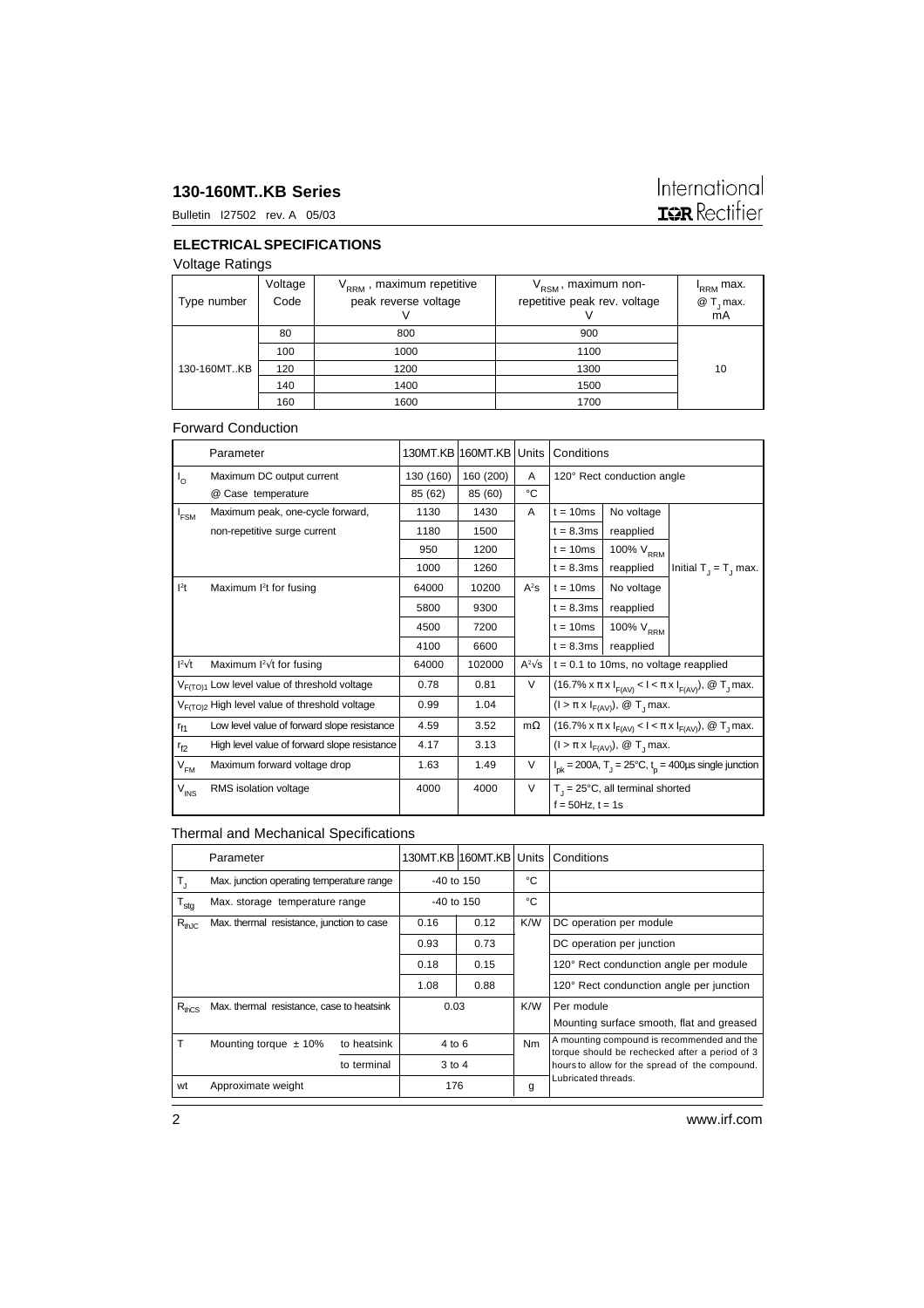Bulletin I27502 rev. A 05/03

#### Ordering Information Table



Outline Table (without optional barriers)





www.irf.com 3